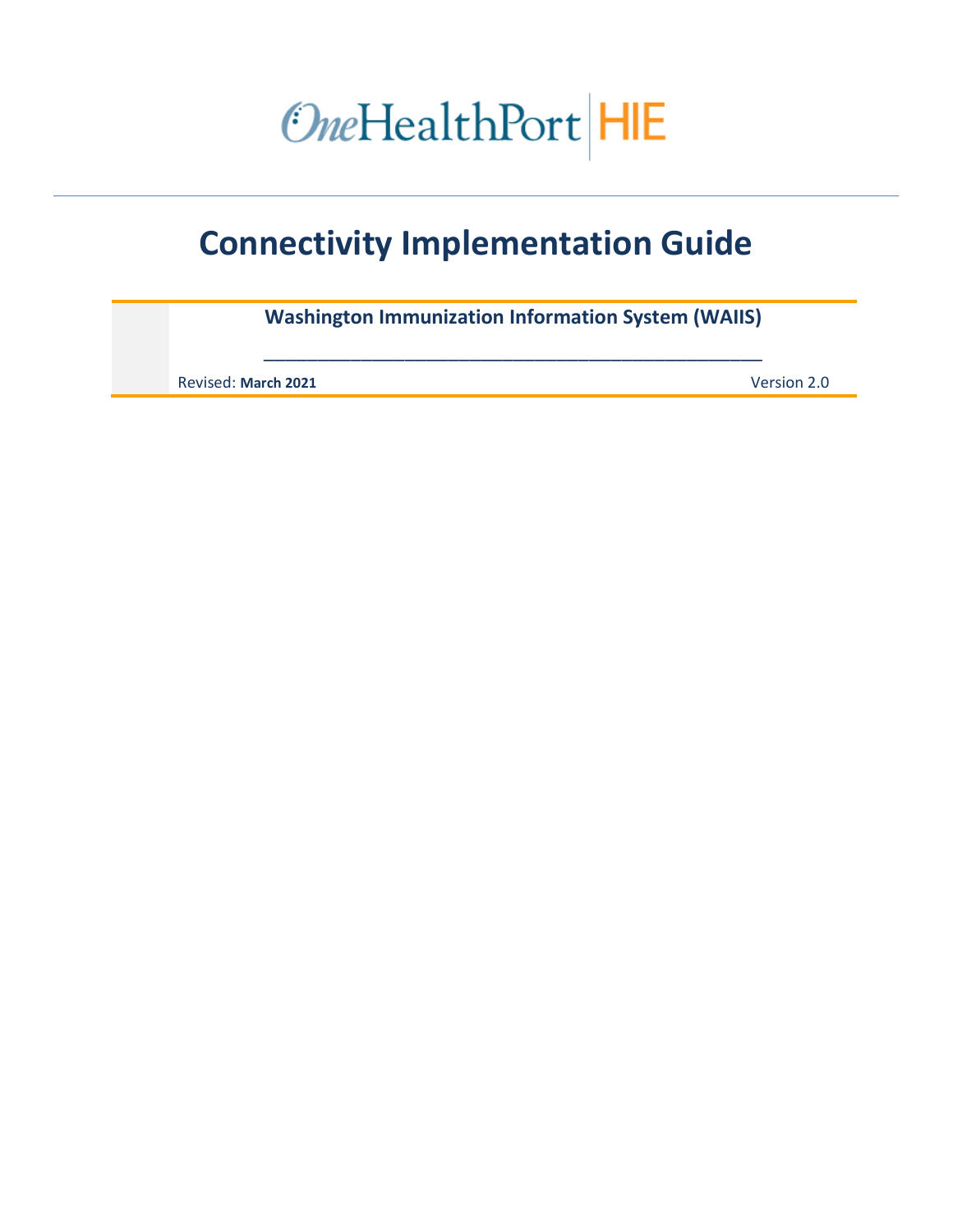# **Table of Contents**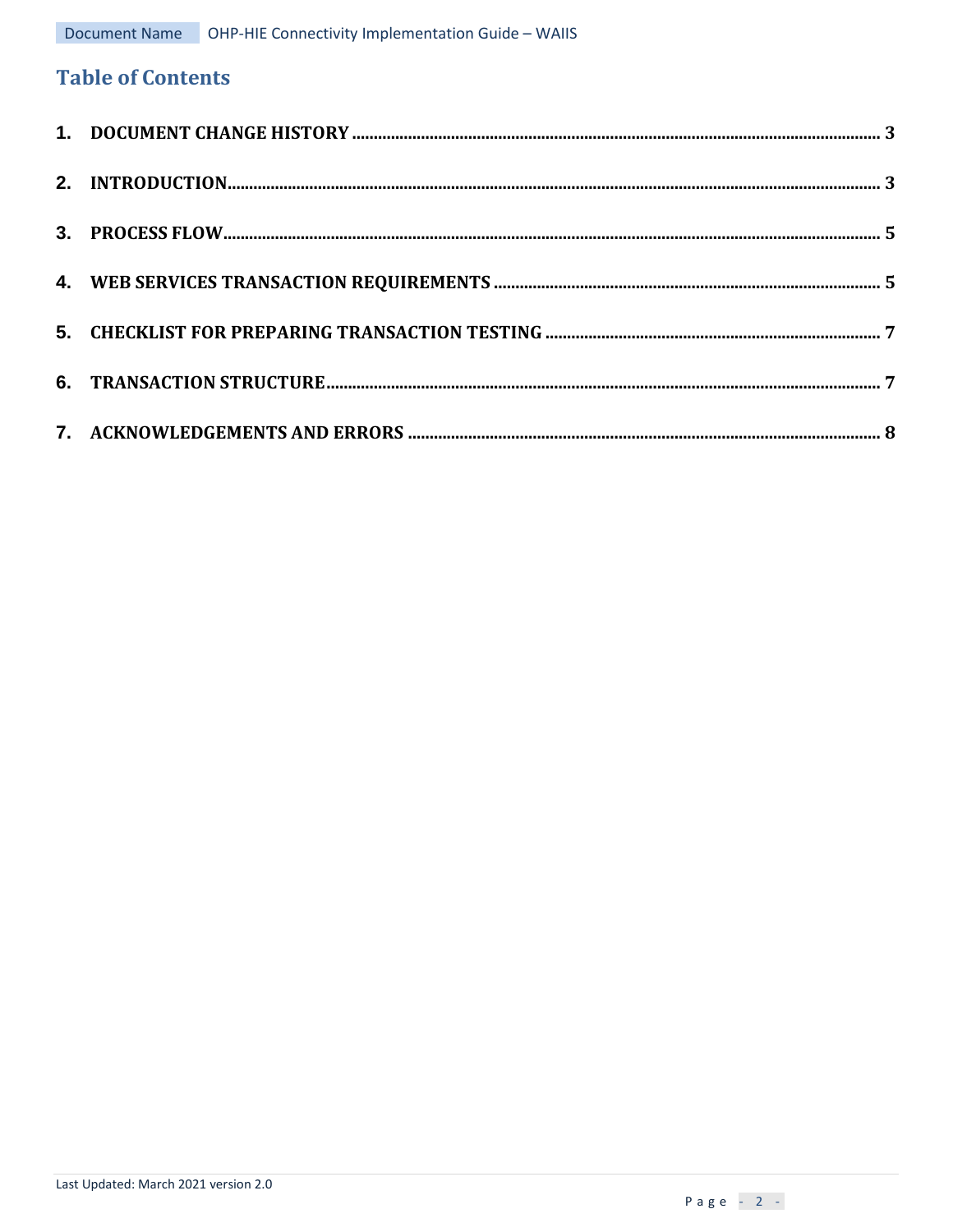| <b>DOCUMENT NAME: Implementation Guide - WAIIS</b> |                   |                    |                                                                                       |  |  |
|----------------------------------------------------|-------------------|--------------------|---------------------------------------------------------------------------------------|--|--|
| <b>Version</b>                                     | <b>Issue Date</b> | <b>Modified By</b> | <b>Comments/Reason</b>                                                                |  |  |
| 1.0                                                | 3/11/2019         | Rhonda May         | First draft of WAIIS IG                                                               |  |  |
| 1.0                                                | 4/2/2019          | Kelly Llewellyn    | Editing contributions for formatting; clarifications<br>for SOAP envelope             |  |  |
| 1.0                                                | 5/3/2019          | Kelly Llewellyn    | Edits incorporated from Washington State<br>Department of Health WAIIS team           |  |  |
| 1.0                                                | 2/3/2020          | Deb Wilson         | Clarify Timestamp Signature Requirement. Add<br><b>Transaction Testing Checklist.</b> |  |  |
| 2.0                                                | 3/2/2021          | Deb Wilson         | Remove Digital Timestamp Requirement and<br>examples, Section 4.3                     |  |  |

# <span id="page-2-0"></span>**1. DOCUMENT CHANGE HISTORY**

# <span id="page-2-1"></span>**2. INTRODUCTION**

#### 2.1. Overview

The Washington State Department of Health (DOH) operates the Washington Immunization Information System (WAIIS), which includes reported information on immunizations administered in the lifetime of Washington residents. Information in the registry is available to all licensed healthcare providers in Washington to support immunization activities.

The OneHealthPort Health Information Exchange (OHP HIE) supports synchronous (web service) and asynchronous (AS2) access to WAIIS for purposes of reporting immunization information as well as queries for information from the registry.

The OHP HIE will programmatically prepare messages for delivery to WAIIS. Acknowledgements and Responses from WAIIS will be delivered back to the submitting organization.

#### **2.2. Scope**

This implementation guide defines the **connectivity requirements** for immunization reporting and query/response transactions to/from WAIIS.

The detailed onboarding guide and transaction content for WAIIS is available on the DOH website as a (PDF) document[. WAIIS HL7 Interface Project Guide.](https://www.doh.wa.gov/Portals/1/Documents/8200/348-429%20HL7%20WAIIS%20Project%20Guide%20v3.3.pdf)

This transaction is for licensed healthcare providers with an active OHP HIE contract agreement, submitting immunization administration information and accessing patient immunization history from WAIIS via the OneHealthPort HIE. This guide is unique to *One***HealthPort.**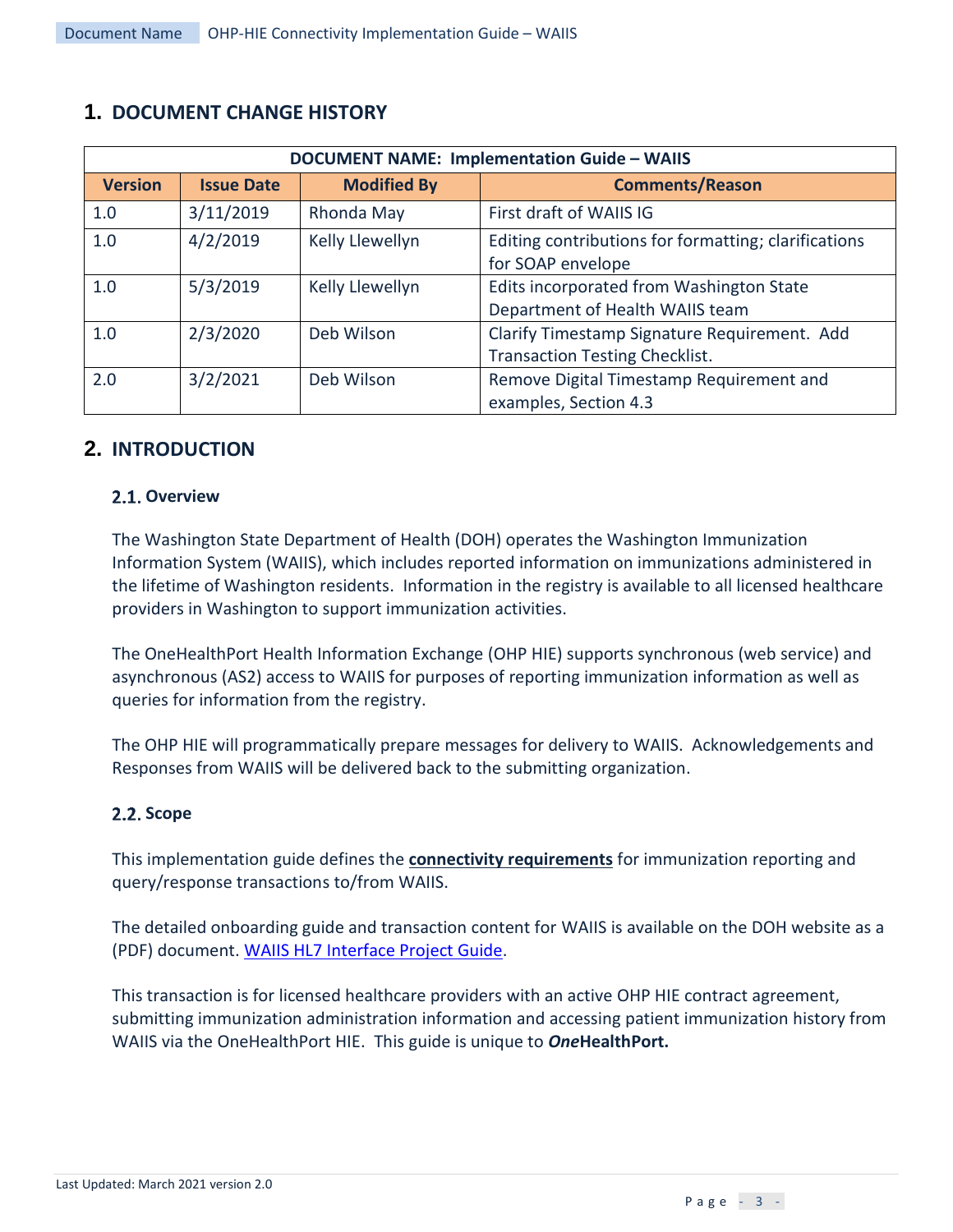#### **Terms and Acronyms**

| <b>Term/Acronym</b> | <b>Description</b>                         |
|---------------------|--------------------------------------------|
| <b>WAIIS</b>        | Washington Immunization Information System |
| <b>HIE</b>          | Health information exchange                |
| <b>DOH</b>          | State of Washington Department of Health   |
| OHP                 | Refers to OneHealthPort                    |
| <b>CA</b>           | <b>Certificate Authority</b>               |

#### **2.4. Assumptions**

- Organizations submitting immunization reports and performing queries for immunization history from WAIIS are registered to do so with the DOH.
- All transactions between the HIE and requesting systems will utilize one of the following connectivity methods:
	- $\circ$  A web service connection through appropriate certificate exchange and message encryption (synchronous transaction).
	- o The Activator or an approved AS2 connection for the secure transport of the transactions both in and outbound (asynchronous transaction).
- In response to immunization reporting and immunization history queries to WAIIS, acknowledgements/responses returned will be transferred to the submitting organization.
	- $\circ$  Web service processing will return responses to the submitting organization synchronously.
	- o Submitting organizations using the Activator connectivity software or an approved AS2 connection will access and move the responses through their Activators or AS2 tools asynchronously.
- Immunization message content validation and support for report, query, acknowledgements, and responses are handled by the WAIIS onboarding team directly with the submitting organization and their vendor.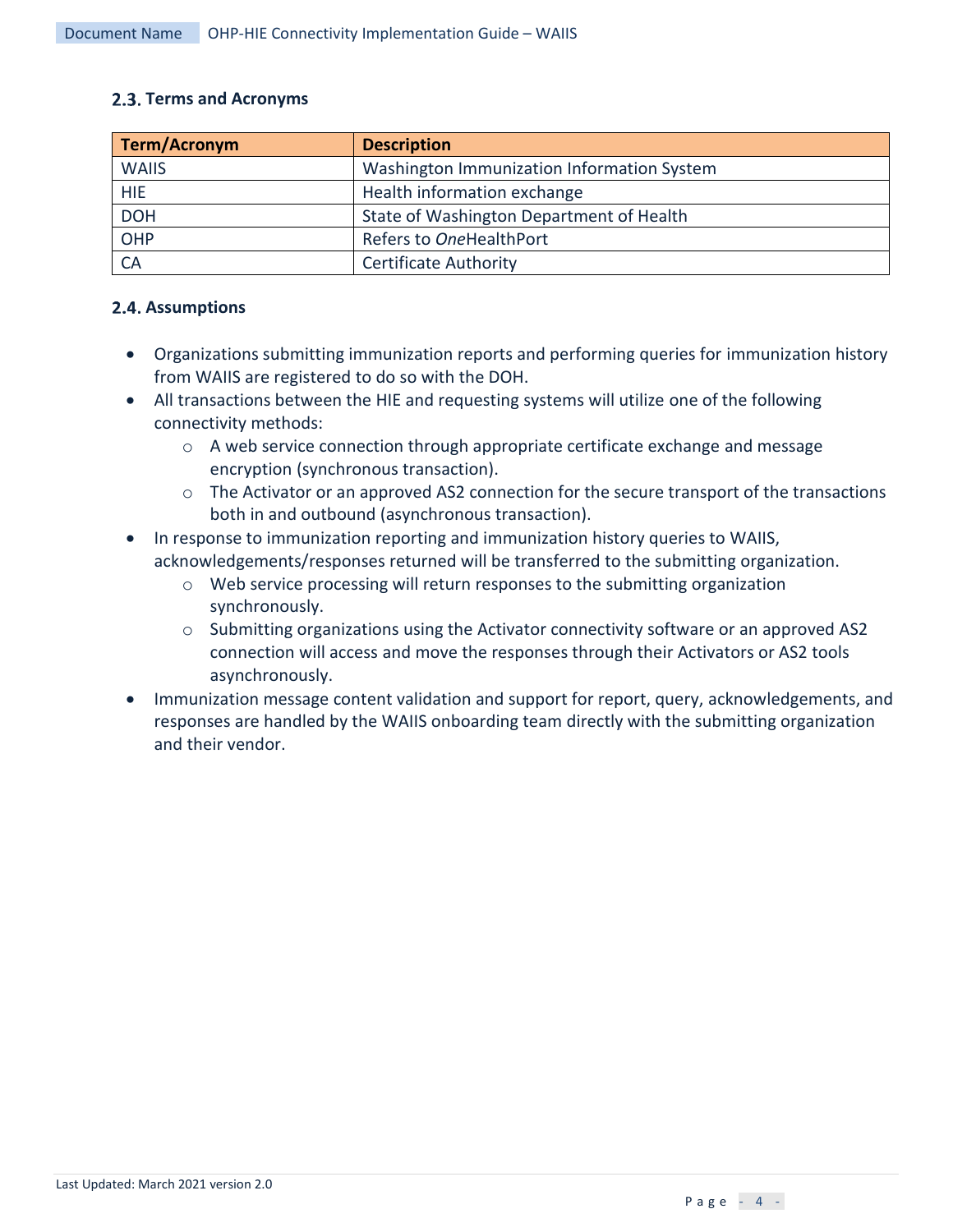# <span id="page-4-0"></span>**3. PROCESS FLOW**

#### **High Level Process Flow Diagram**



The OHP HIE is a secure intermediary between requesting practices, hospitals, pharmacies or other licensed healthcare professionals reporting or requesting patient immunization information from the WAIIS. The WAIIS houses all data and authenticates all requests by checking user name and password to ascertain that the identifier of the requestor is associated with an active account.

# <span id="page-4-1"></span>**4. WEB SERVICES TRANSACTION REQUIREMENTS**

#### **4.1 Certificate Requirements**

The OneHealthPort HIE web services use the open internet to allow maximum bandwidth for message exchange. Certificate Authority issued certificates are used to sign and encrypt the messages using full Public Key Infrastructure (PKI) sent via a secured channel (https).

Organizations choosing web services are required to provide certificates to the OneHealthPort HIE. Only certificates from a third-party certificate authority are accepted for use. The same CA issued certificate may be used with both the production and UAT (test) environments. In addition, if a trading partner has already exchanged certificate information for other OneHealthPort web service transactions, that same certificate can be used for WAIIS transaction processing.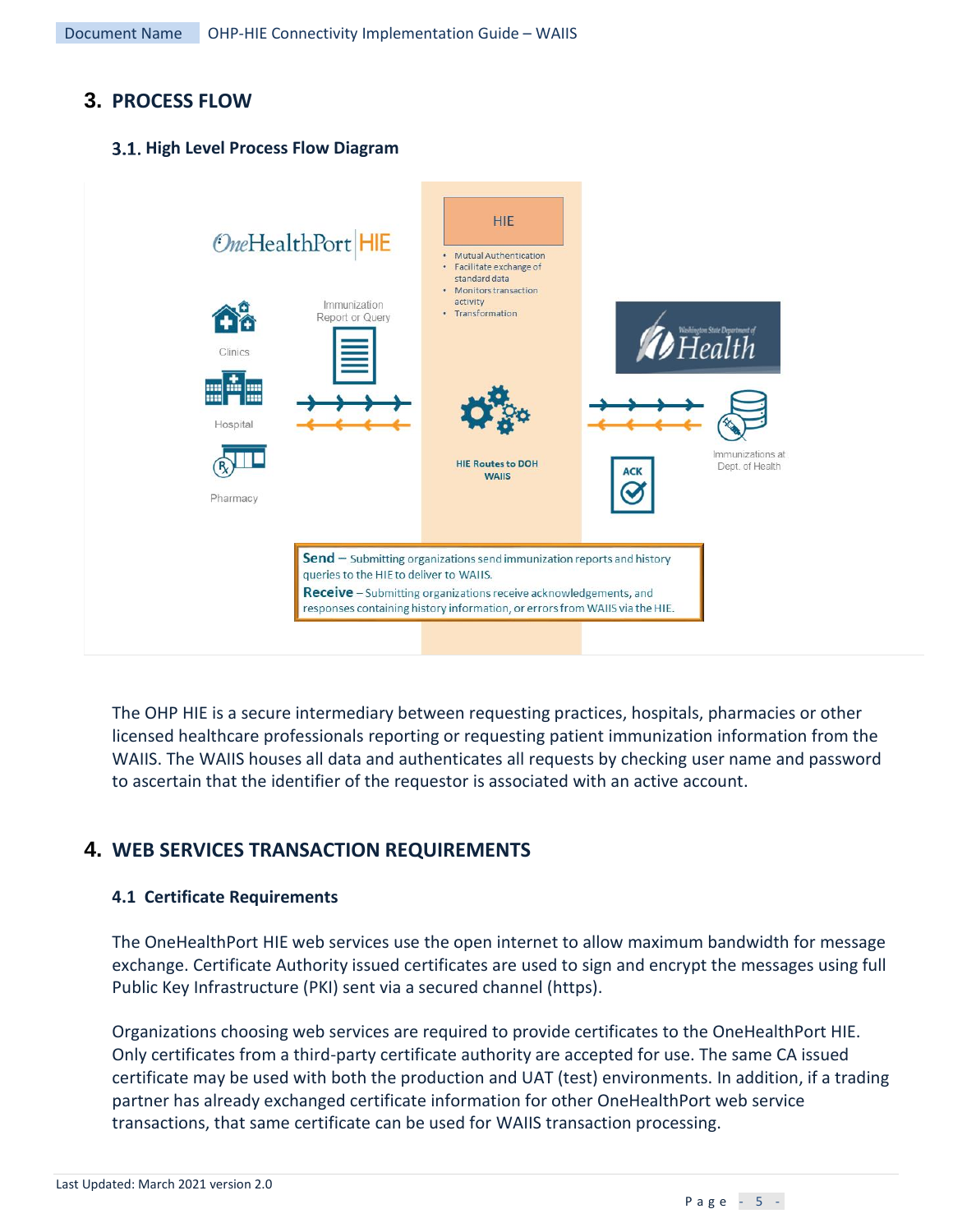#### **Certificate requirement details:**

- Certificates supplied must be from a well-known and trusted commercial certificate authority that complies with the CA/Browser Forum standards – self-signed certificates will not be accepted.
- The same certificate may be used with the production and UAT (test) environments.
- Certificates will use a minimum of a 2048-bit key size for RSA (4096 is preferred) and SHA256 with RSA for signatures.
- Standard or Basic SSL certificate for a single Domain name (Wildcard or multi-domain is not required unless that is your organization's standard)
- Validity option: 1-3 years
- Preferred format A digital certificate will be required for secure exchange of data. This may be in the form of either a DER encoded binary X.509 (.cer) or Cryptographic Message Syntax Standard PKCS #7 (.p7b, .p7c). If a .p7b/.p7c file is going to be used please export the entire certificate chain for use during the connectivity process
- Provide full certificate chain from a third-party certificate authority PLUS the public key.
	- $\circ$  The submitting organization will sign the WAIIS transactions inbound to the web services gateway with their private key.
	- $\circ$  The submitting organization public key will be used at the web services gateway to decrypt the messages for transformation and forward to WAIIS.

#### **TLS minimum requirements for cipher suite configuration:**

- TLS\_ECDHE\_RSA\_WITH\_AES\_256\_GCM\_SHA384
- TLS ECDHE\_RSA\_WITH\_AES\_128\_GCM\_SHA256
- TLS\_ECDHE\_RSA\_WITH\_AES\_256\_CBC\_SHA384
- TLS\_ECDHE\_RSA\_WITH\_AES\_256\_CBC\_SHA
- TLS ECDHE RSA\_WITH\_AES\_128\_CBC\_SHA256
- TLS\_ECDHE\_RSA\_WITH\_AES\_128\_CBC\_SHA

#### **4.2 Certificate Handling**

The certificate generated for trading partner connectivity to the HIE is unique for each partner. The trust relationship is created between each partner and the OneHealthPort HIE through execution of the HIE Participation Agreement.

Each trading partner will only require the certificate of the OneHealthPort HIE to trade with the entire OneHealthPort HIE trading community. The OneHealthPort HIE is designed as a spoke and hub model with a single connection from each participant (trading partner) to the HIE (Hub). Data will flow from the sending party to the HIE and then outbound to the designated receiving party.

All the transactions to OneHealthPort HIE will be done using certificate based Mutual Authentication. Trading Partner and OneHealthPort HIE will need to exchange certificates prior to establishing the secure connection.

From a high-level point of view, the process of authenticating and establishing an encrypted channel using certificate-based mutual authentication involves the following steps: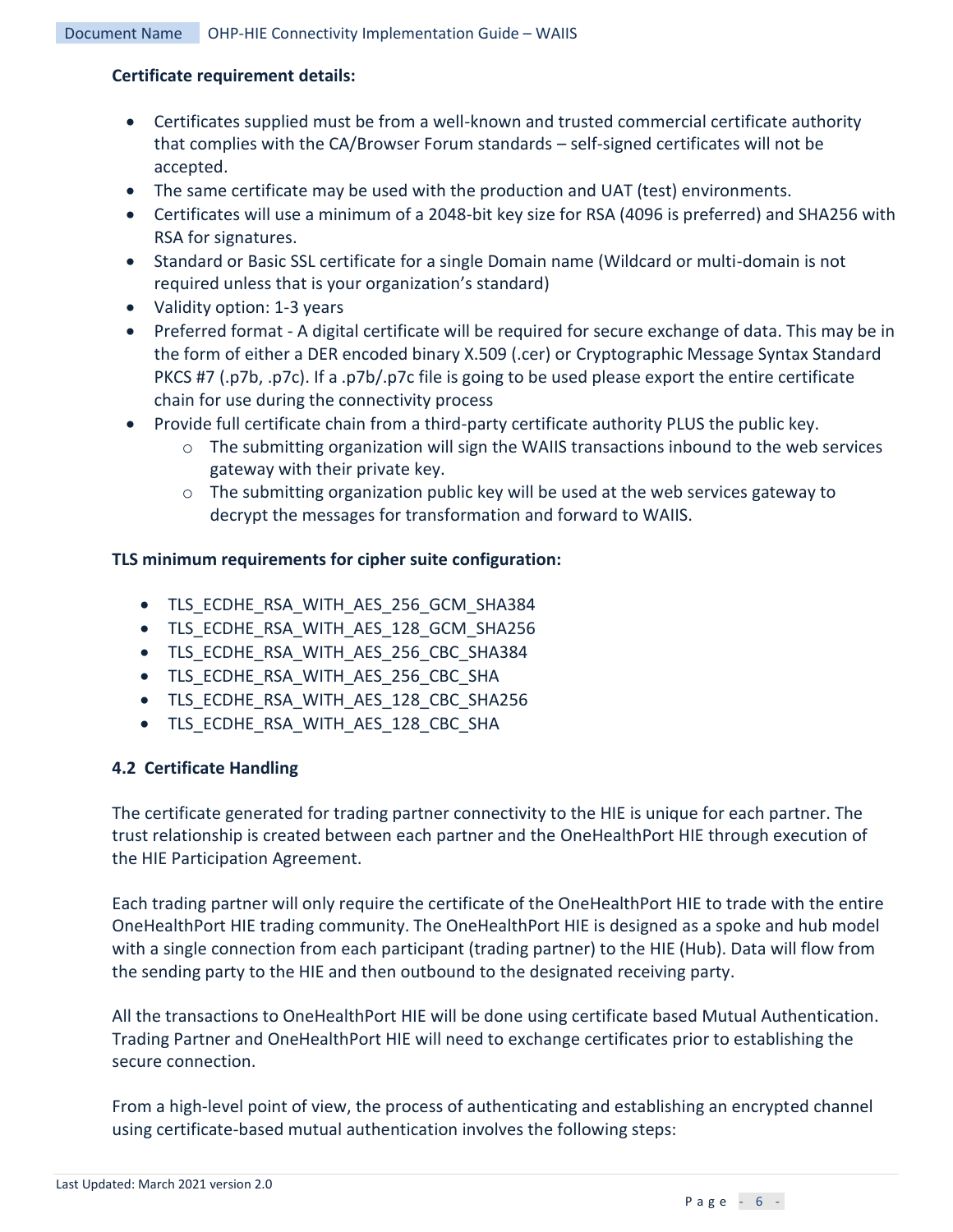#### Document Name OHP-HIE Connectivity Implementation Guide – WAIIS

- 1. A client requests access to a protected resource/Service.
- 2. The server presents its certificate to the client.
- 3. The client verifies the server's certificate.
- 4. If successful, the client sends its certificate to the server.
- 5. The server verifies the client's credentials.
- 6. If successful, the server grants access to the protected resource requested by the client.

#### **4.3 Endpoints for WAIIS Web Service Transaction**

Endpoint URLs are provided by the OneHealthPort for use by the organization when implementing web services to the WAIIS. The WAIIS web service is a POST transaction and uses a SOAP API sending XML over HTTPS.

OneHealthPort HIE UAT (test) Environment:

Endpoint – <https://uat-onehealthport-api.axwaycloud.com:8094/doh/phchub/PHC-Hub/soa>

Production system endpoint will be provided upon successful completion of testing.

## <span id="page-6-0"></span>**5. Checklist for Preparing Transaction Testing**

#### **5.1 Steps to Complete Before Transaction Testing**

- $\checkmark$  Initial connectivity testing may use test patient data.
- $\checkmark$  Ensure Port 8094 is allowing traffic from the proper servers for both testing in UAT and sending transactions in Production.
- $\checkmark$  Ensure you have the correct OneHealthPort FacilityID for the message header.
- $\checkmark$  Ensure you have the correct WAIIS FacilityID for the message body.
- $\checkmark$  Ensure you have the correct username and password for the message header.
- $\checkmark$  Configure the OneHealthPort public certificate to your server trust store.
- $\checkmark$  Configure your private client certificate in your server cert store so during the SSL handshake your certificate is presented to OneHealthPort.
- $\checkmark$  There are no special or unique file naming conventions associated with the WAIIS transactions required for appropriate message handling.

For the AS2 Connectivity, whatever naming convention is used by the request submitter will be seen in the response, preceded by "**WAIIS**".

## <span id="page-6-1"></span>**6. TRANSACTION STRUCTURE**

#### **6.1 Transaction Structure**

Transaction structure is defined in the [WAIIS HL7 Interface Project Guide.](https://www.doh.wa.gov/Portals/1/Documents/8200/348-429%20HL7%20WAIIS%20Project%20Guide%20v3.3.pdf)